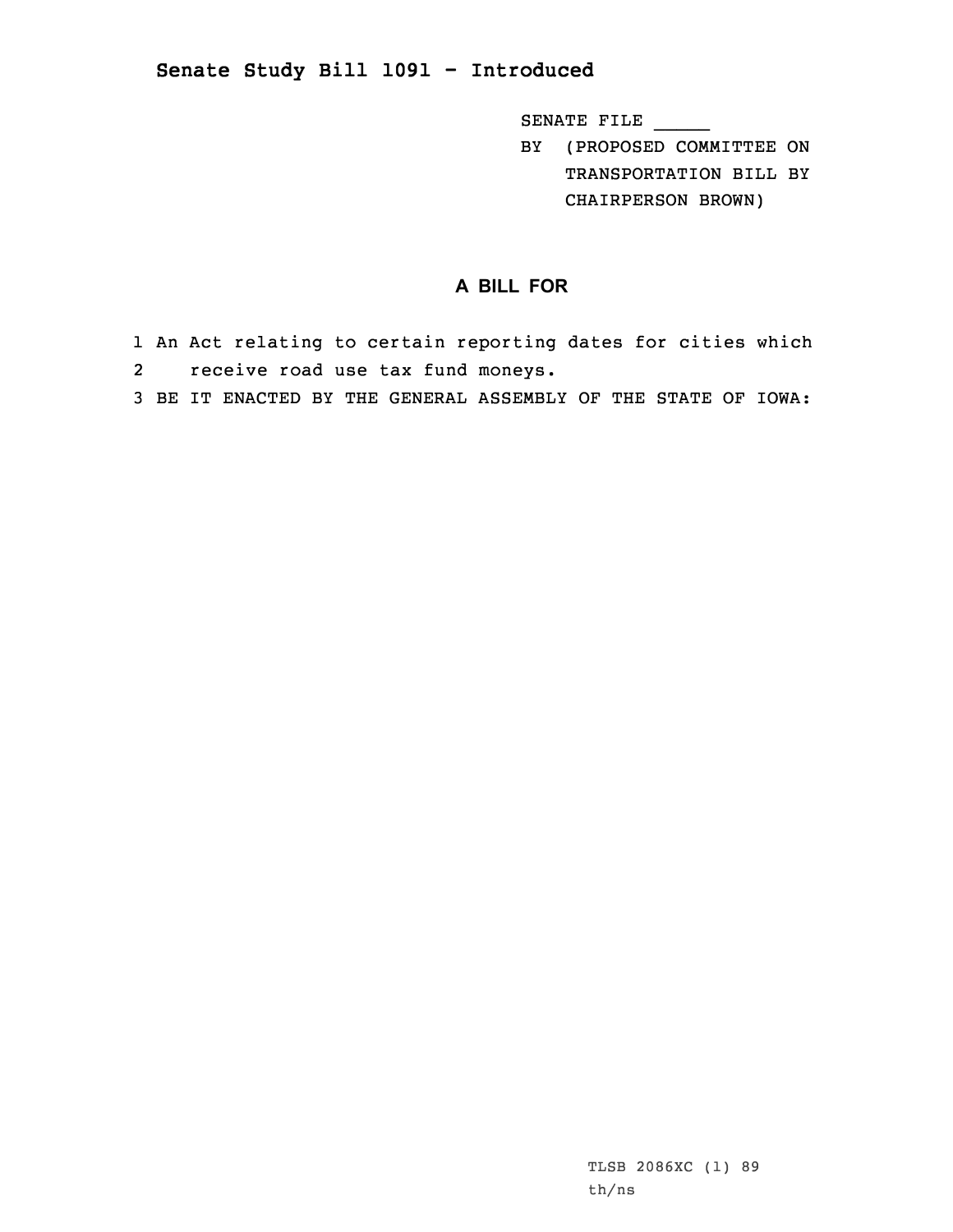S.F.  $\rule{1em}{0.15mm}$ 

1 Section 1. Section 312.14, Code 2021, is amended to read as 2 follows:

3 **312.14 Cities to submit report.**

4 Cities in the state which receive allotments of funds from road use tax funds shall prepare and deliver on or before September 30 December 1 each year to the department an annual report showing all street receipts and expenditures for the city for the previous fiscal year. The report shall include <sup>a</sup> detailed cost accounting of all instances of the use of day labor or public or private contracts for construction, reconstruction, or improvement projects on the municipal street system during the previous fiscal year, in the manner prescribed by rule of the department under [section](https://www.legis.iowa.gov/docs/code/2021/314.1A.pdf) 314.1A. The report shall also include the costs of purchasing, leasing, or renting construction or maintenance equipment and an accounting of the use of such equipment for construction, reconstruction, or improvement projects on the municipal street system during the previous fiscal year.

19 Sec. 2. Section 312.15, subsection 2, Code 2021, is amended 20 to read as follows:

21 2. If <sup>a</sup> city has not complied with the provisions of section 312.14, the treasurer of state shall withhold funds allocated to the city until the city complies. If <sup>a</sup> city has not complied 24 with the provisions of [section](https://www.legis.iowa.gov/docs/code/2021/312.14.pdf) 312.14 by <del>December 31</del> March 1 following the date the report was required, funds shall not be allocated to the city until the city has complied and all funds withheld under this [subsection](https://www.legis.iowa.gov/docs/code/2021/312.15.pdf) shall revert to the street construction fund of the cities.

## 29 EXPLANATION

30 **The inclusion of this explanation does not constitute agreement with** <sup>31</sup> **the explanation's substance by the members of the general assembly.**

 Current law requires cities which receive road use tax fund moneys to prepare and deliver on or before September 30 each year to the department of transportation an annual report showing all street receipts and expenditures for the city for

-1-

LSB 2086XC (1) 89  $th/ns$   $1/2$